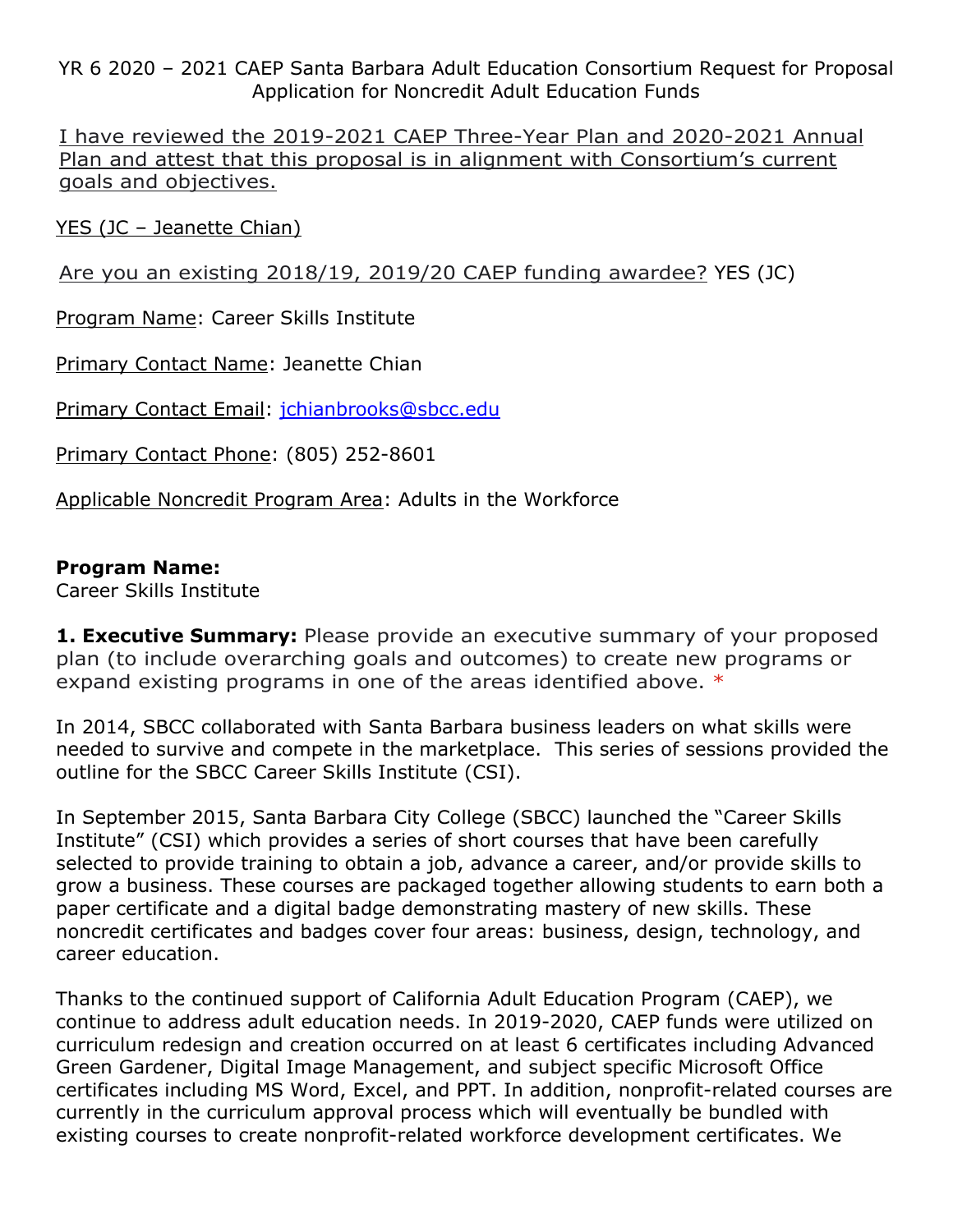continue to fulfill our pledge to local employers of continuously creating new and relevant curriculum to meet their employment needs.

In addition, we used CAEP funding towards community liaison work at SB County Jail, connecting soon-to-be or recently released inmates to community resources including SBCC Main Campus classes and resources. During COVID-19, we have continued our community liaison work and are actively working on having the Jail designated as a GED Testing site to ensure that our incarcerated students still have access to education opportunities. We have also run the maximum amount of courses allowable within Jail's quarantine parameters during the ongoing pandemic.

Last but not least, CSI issued its first ever certificates to 16 inmates last year. In Summer I 2020, we ran Part 1 of the Transitions Nuts and Bolts class at the County Jail. CAEP funding the curriculum creation and design of the certificate geared towards individuals to create a plan after a major life event such as incarceration, veteran returning home, bankruptcy, etc.

Recently our longtime bilingual computer skills courses were integrated into CSI's umbrella of courses. These courses can be taught in English or Spanish and are geared towards individuals whose dominant language is not English and who may have no prior computer experience. The goal of these classes is to help students obtain the technology skills needed for entry-level office work and/or to take other CSI computer classes primarily taught in English to continue developing technology skills. Thus this grant request will include CSI including at the Jail as well as bilingual computer classes.

During COVID-19, all 40 Career Skills Institute instructors have received ZoomPro accounts, training on teaching via Zoom, Equity training as it relates to distance education, and training on how to create distance education addenda for classes they are teaching. In addition, SBCC's School of Extended Learning has provided chrome books and hotspots, primarily for students in our Career Skills Institute / ESL / Adult High School / GED programs, as well as for instructors. Hotspot instructions are provided in both English and Spanish. As we no longer have in-person enrollment due to COVID-19, our Admissions team has an online fillable form and has recently introduced daytime and nighttime telephone hours for students who do not have access to a computer/internet and/or are unable to register online or via the fillable form.

During Fall 2020, CSI has 2 classes that will meet in-person as they meet the governor's requirement of being essential operation type functions: Medical Assistant and Emergency Medical Technician (EMT) Re-certification. Medical Assistant (MA) will be taught primarily via Zoom, with all students having already received an MA 'kit' before the term started including blood pressure cuff, glucose test strips, thermometers and Personal Protective Equipment (PPE) including a face shield, gown, and gloves. Students are expected to zoom in wearing PPE (with hair pulled back and close toed shoes) as they need to learn the necessary competencies to become an MA in as real-life a scenario as possible. MA students will come to Wake Campus a 6-8 times during the term for in-person verification of skills attainment. Students will adhere to Santa Barbara County and SBCC guidelines with respect to mask-wearing, social distancing, hand washing, pre-class temperature checks, and / or any other regulations that may apply.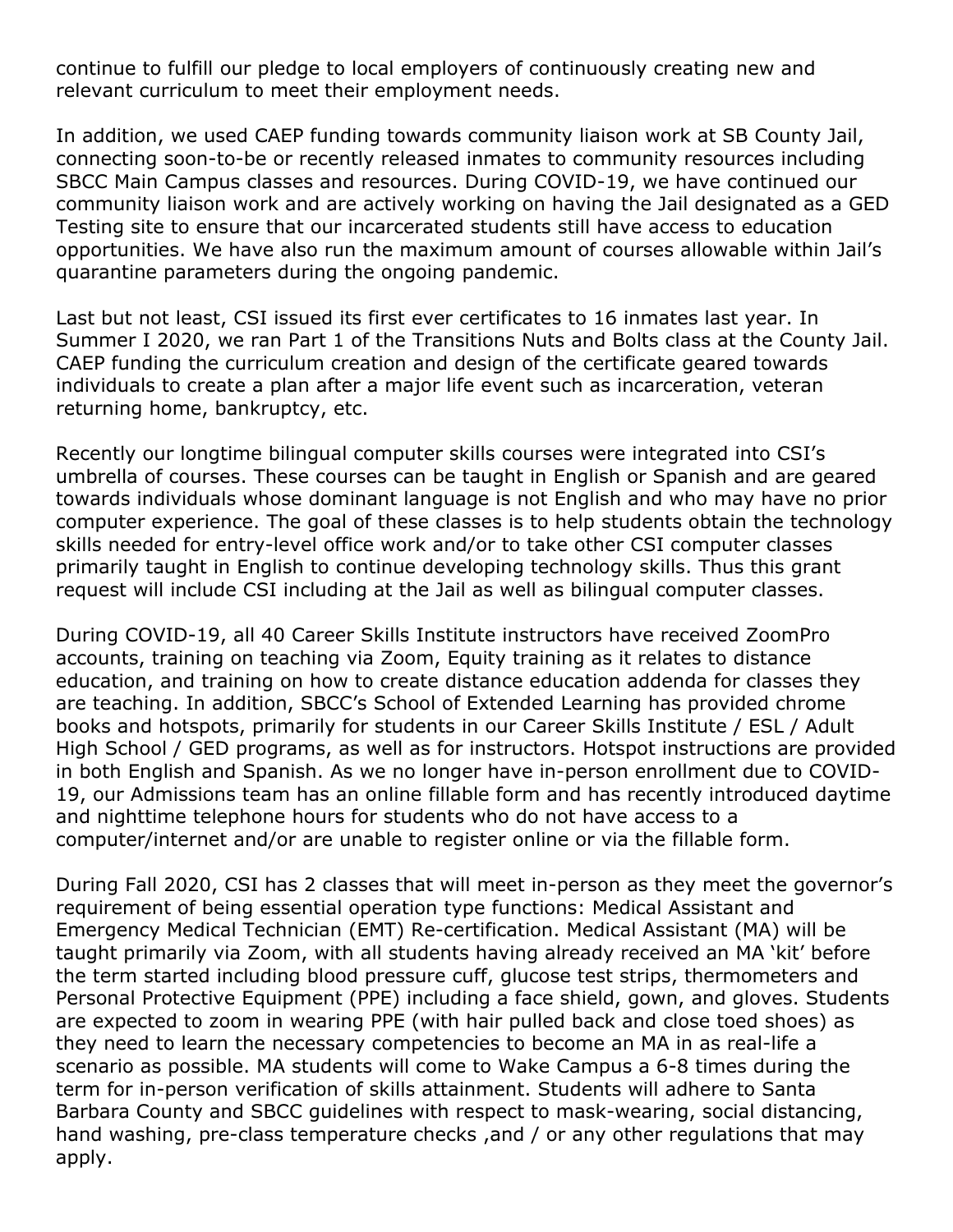With EMT re-certification, the state requires that all 24 hours of re-certification hours occur in-person. There will be 3 cohorts of 10 students each in addition to 1 instructor and 3 aids. At any given time, 2 of the 3 cohorts will be outdoors and training will occur in a socially distanced manner. The third cohort would be in a large classroom and extensive cleaning via a cleaning 'fogger' will occur in between one cohort of 10 leaving a classroom and another cohort of 10 entering the classroom. Again students will adhere to Santa Barbara County and SBCC guidelines with respect to mask-wearing, social distancing, hand washing, pre-class temperature checks, and / or any other regulations that may apply.

Also during Fall, I am working to deliver noncredit correspondence education courses in the Jail. Unfortunately the County Jail had a COVID-19 outbreak in July 2020, meaning that classes via Zoom could no longer occur. However, I am in contact with other community colleges in California on how to run noncredit classes by dropping off paperwork and then picking it up at a later time so that our incarcerated students still have access to education opportunities. In addition, we are actively working to have the Jail designated as a GED site, though we recognize that this goal is a longer term one.

For Spring 2021, the goal is to hold 10-15% of classes in-person. In CSI's case, I would prioritize bringing back our Career Education classes including Personal Care Attendant, Construction, Green Gardener, and MA, as well as our bilingual computer classes and potentially our beginning computer classes. The thought process behind prioritizing these classes is that though all of our career education classes (for example) are running over Zoom, running the classes in-person to allow for more hands-on practice and group learning would be ideal. Also our Career Ed classes have the highest employment potential. For our bilingual computer and beginning computer classes, use of technology is new to most of the students and being able to learn in-person would ensure that they are spending time learning versus spending many hours trying to understand how to log into the chrome book and/or pair it with hotspot. If in-person classes are able to occur, students would adhere to Santa Barbara County and SBCC guidelines with respect to mask-wearing, social distancing, hand washing, pre-class temperature checks, and / or any other regulations that may apply.

Last but not least, I am working on a project so that we can properly run noncredit online (asynchronous) classes as that provides an additional learning opportunity for students which can be done during the times that work best with the student.

For CAEP's current, 2020-2021 grant cycle, we respectfully request funding to ensure the continued vitality of the Career Skills Institute in the following three areas:

- 1) Curriculum Development,
- 3) Outreach and Marketing,
- 4) Non-instructional Supplies for printing of CSI certificate catalogue

While we have made great strides in the development of CSI, we want to strengthen our offerings in each of our four programmatic areas.

For our Business classes, we would like to create 6 new certificates geared towards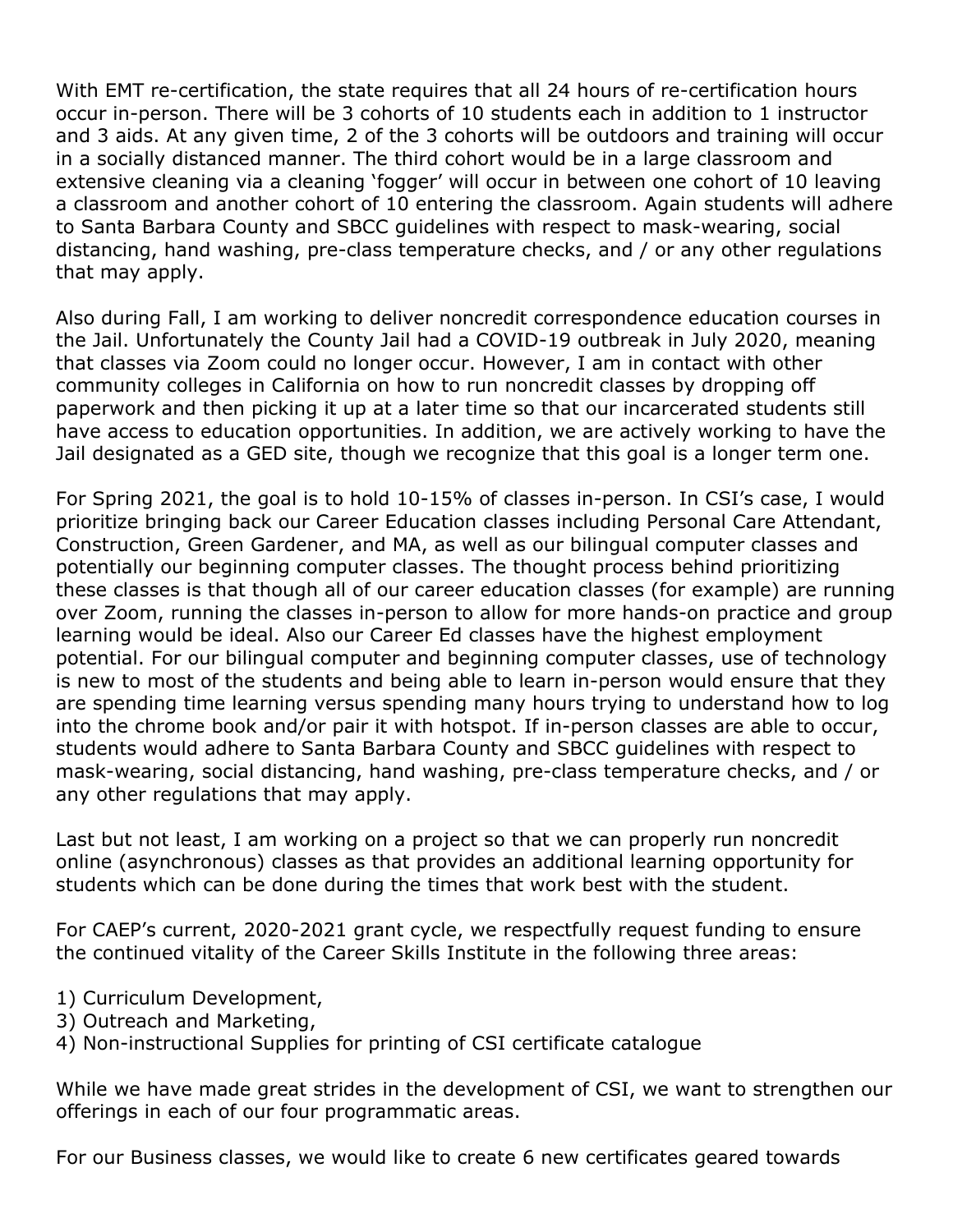Santa Barbara's nonprofit workforce and emerging leaders. These certificates would address the needs that nonprofit employers expressed as part of BW Research including classes in grant writing, fundraising, and an overall introduction to nonprofits. We have already met with the Santa Barbara Foundation about the overall concept as having the support from the local nonprofit community is critical to the success of this program.

For our Design classes, we are modifying our bilingual computer curriculum, many of which include introductory design-related classes. For the first time, students will receive both a paper noncredit certificate of completion and a digital badge (electronic representation of paper certificate) upon completion of one our bilingual computer certificates.

For our Technology classes, an additional 3 certificates would be created in Microsoftspecific subjects such as MS Word, MS Excel, and MS PowerPoint. Microsoft has specialty certifications it offers in Word, Excel, and PowerPoint, and the curriculum is being developed based upon the topics covered in the Microsoft specialty certificates. In addition, LinkedIn Learning offers a review courses for these tests, and eventually CSI would like to create a review courses integrating both LinkedIn Learning and hands-on practice in the classroom (or zoom room during COVID-19).

For our Career Education courses, an additional 2 certificates would be created in Sustainable Food Production and Environmental Landscape Design. Both certificates bridge to related credit courses and also to additional employment opportunities in commercial landscaping. With the ongoing pandemic and general food insecurity that many Santa Barbarians face, growing some or all of one's own food is becoming more important than ever.

The Business, Design, and Technology certificates would address 2020-2021 CAEP Goals 2: Programs for immigrants eligible for educational services in citizenship, English as a second language, and workforce preparation, and 3: Programs for adults, including but not limited to older adults that are primarily entry or reentry into the workforce.

The Career Education certificates would address 2019-2021 CAEP Goal 5: Programs in career technical education that are short term in nature and high economic employment potential.

During COVID-19, SBCC's School of Extended Learning and CSI in particular have addressed CAEP Goal 8 of addressing distance learning and ensuring continued educational support for adult learners, faculty, and staff through distance education training for faculty and by Wake Campus (primary location of CSI classes, pre-COVID-19) becoming a distribution center for chrome book and hot spot distribution. In tandem with Extended Learning instructors, we have worked with Admissions and Records on improving the enrollment process for our students given that in-person enrollment is no longer an option.

Regarding Goal 10 of addressing systemic racial injustices, this issue is of great importance to SBCC as an institution and to me, personally and professionally. COVID-19 has disproportionately affected our students of color both in terms of unemployment and significantly higher rate that individuals of color are being diagnosed with COVID-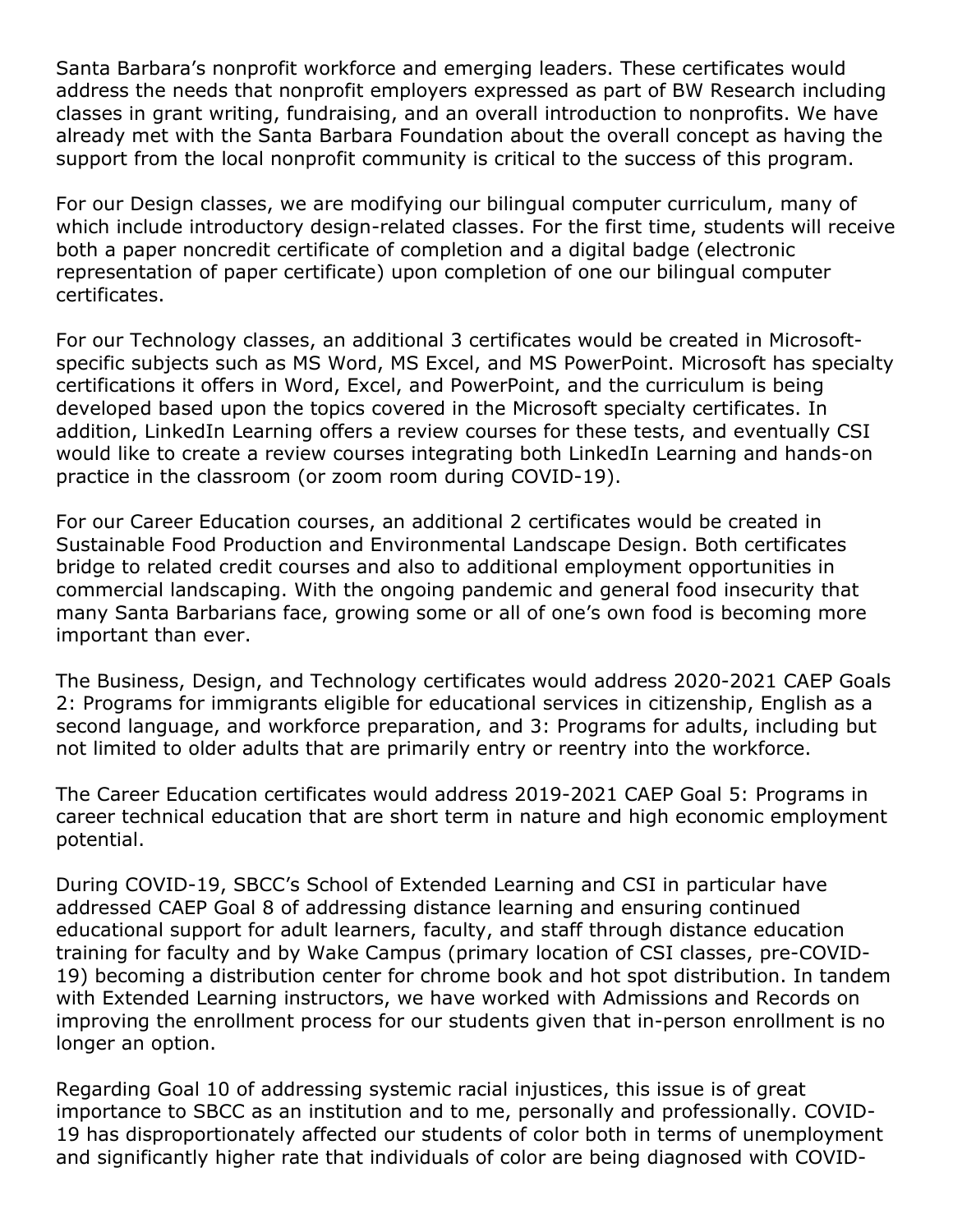19. In addition, our country (SBCC included) is at a critical juncture of being able to make changes at the institutional level to address racial injustices. The single largest way that an institution can address racial injustices and associated racial equity academic gaps is to change the institution's Program Review process, the process by which all SBCC programs are evaluated. Not only is this part of SBCC's accreditation but by changing the metrics that an institution is measured by through an equity lens, it will systematically change the way SBCC delivers services and courses. For 20-21, I am one of two managers on the Program Evaluation Committee and I will ensure that the needs of noncredit students (many of whom are society's most marginalized individuals) are being taken into account when these metrics are being created.

Curriculum Development See above for 11 certificates to be developed.

Outreach & Marketing Please see Section 4 for Outreach and Marketing Plan.

Non-instructional supplies

Please see 4. III below on significantly bulking up marketing and outreach efforts which would include non-instructional marketing materials.

**2. Integration:** Please explain how your proposed program integrates adult education programs at SBCC and creates a transition to credit/transfer educational programs or creates a transition to the workforce (including, but not limited to, internships, jobs, pre-apprenticeships, and self-employment). \*

Our proposal creates a transition to the workforce via jobs and self-employment by providing work-based skills.

**3. Justification:** Please justify the need of your proposed program and include research, labor market information, employer feedback, student surveys, or other relevant information and describe how funding will further your objectives. For programs that have previously received funding, please justify the need, include students served, and provide a status report on your existing award(s) and remaining balance(s). \*

In 2015, the Association of American Colleges and Universities (AACU) conducted a tandem survey of college students and employers. The results indicated that employers rated graduates very low with respect to their skill sets, while students rated their skill sets higher than what they are in reality. According to employers, employees lack skills including working in a team, using ethical judgement, making sound decisions, and staying current on technologies.

While past CAEP funding has gratefully allowed us to enhance our Career Skills Institute offerings, especially in the business area, we are on target to expend our funds. We would like to expand upon the momentum that the grant funding has allowed by focusing specifically on the needs identified in gap analysis findings.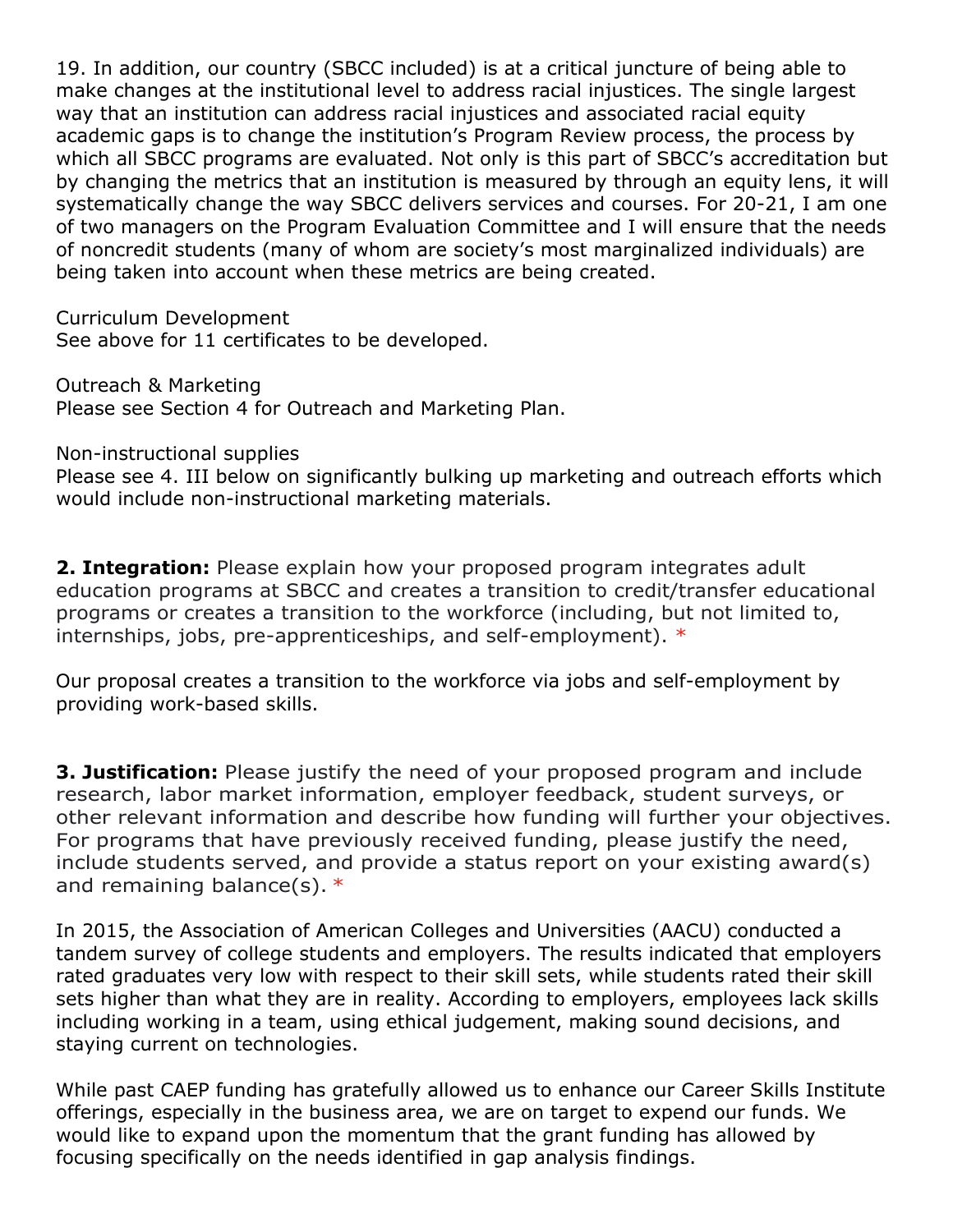**4. Outreach & Marketing:** Please describe your plans to conduct outreach and marketing to reach your target population and increase enrollments. \*

As CSI falls under the umbrella of the School of Extended Learning, the goal is both to integrate within Extended Learning's overall marketing activities, while also continuing to promote the CSI brand within the community.

Our marketing strategy is three-fold:

(I) to work in tandem with Minsky Media (marketing partner) to enhance our CSIspecific marketing efforts.

(II) to coordinate with SBCC's School of Extended Learning marketing efforts. These efforts include a bi-semesterly e-newsletter sent on behalf of the School of Extended Learning,

(III) to significantly bulk up outreach and marketing during COVID-19, as many of our students have been significantly negatively impacted financially by COVID-19. Thus our goal would be to re-train students for rapid re-entry into the workforce.

**5. Partnerships:** Please provide 2-3 prospective CAEP Programs or Partners you plan to work with to maximize student and client participation and describe your prospective collaborative efforts; either with current CAEP programs and/or other external community entities. \*

CSI works regularly with CAEP partners including the County of Santa Barbara, Equalitech, Santa Barbara Public Library, SBCC Disability Services and Programs for Students (DSPS), and SBCC Noncredit English as a Second Language (ESL). When the County of Santa Barbara was holding its Passport Workshops that focused on clarifying its employment application process, the County included CSI's schedule as a community resource, and CSI, in turn, promoted the workshops. Also by the County's request, we continue to print and send 150-200 CSI schedules each Semester.

In Summer 2018, we met with Equalitech, and after an in-depth meeting with their Executive Director (ED), I encouraged the ED to apply for CAEP funding and am thrilled that they are now a grantee. Their mission of providing both technology access and oneon-one tutoring on computer skills to areas where an established need has been identified fits exactly into CAEP's mission. In addition, we are working to establish an Equalitech-SBCC partnership whereby students who 'graduate' from Equalitech's one-onone tutoring then come to our Wake Campus to further develop computer skills in a classroom setting. Furthermore CSI would then encourage students seeking additional one-on-one time to utilize Equalitech.

With Santa Barbara Public Library (SBPL), CSI has a similar partnership with Equalitech where SBPL students have one-on-one tutoring and then are encouraged to take CSI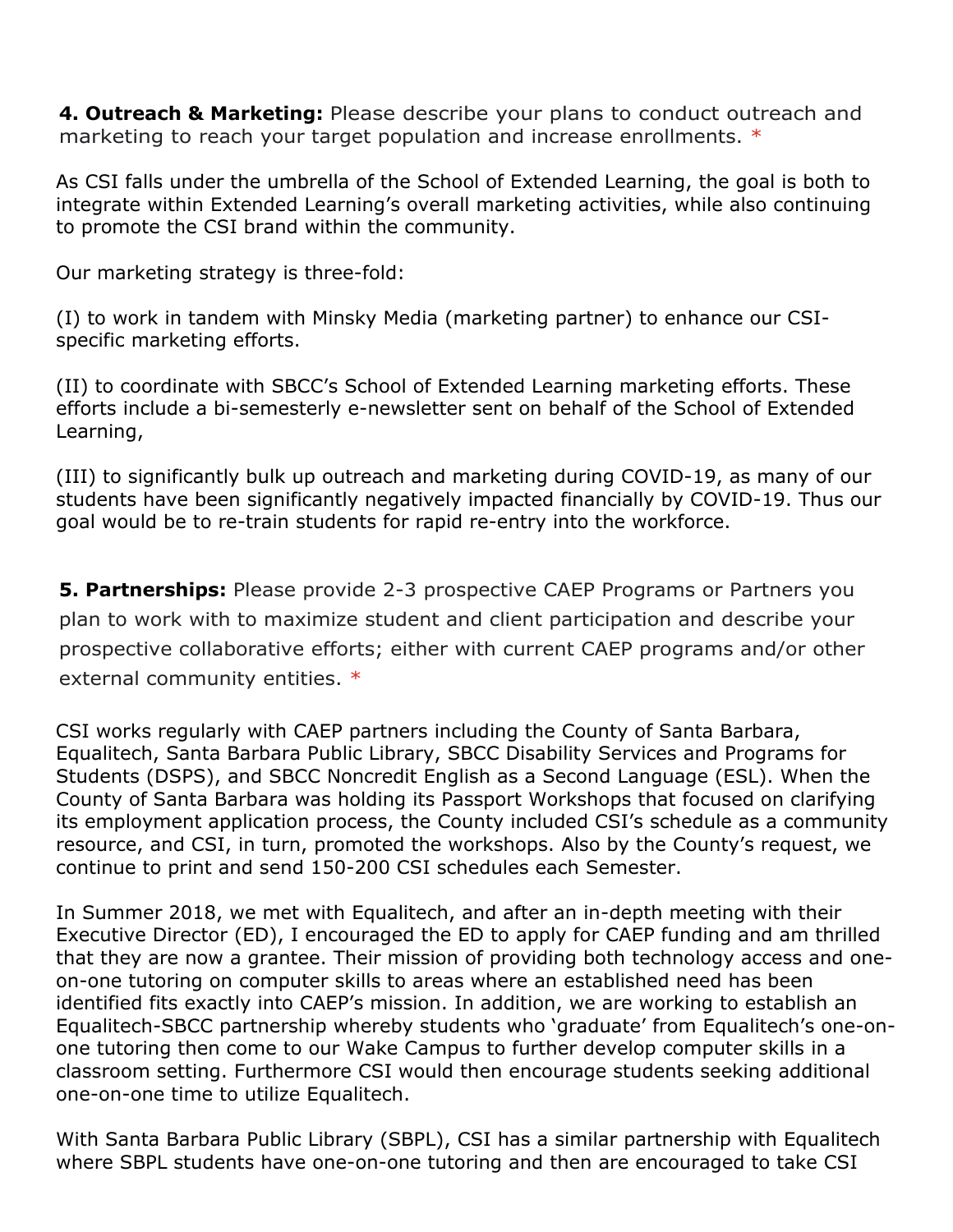classes. Especially with our Strategic Job Search classes, we encourage students to utilize SBPL services for one-on-one help with items such as resume building and preparing for a job interview. SBPL even has an area set aside with a camera so that one-on-one mock interviews can be recorded and reviewed by a tutor and the student.

More recently, we have begun discussing ways to partner with Santa Barbara Library on the ServSafe program, a certification that all restaurant and professional food handlers must receive. Extended Learning / CSI could provide students with chrome books and hotspots, teach the class, and the Library could pay for proctoring the exam and for the cost of issuing the certificates.

Together with SBCC DSPS, in 2019, we launched the long-awaited for 16-week Career Planning program for individuals with a moderate to substantial disability. The effort to launch these meaningful courses started at least 10 years ago with CAEP, Jana Garnett, Natalie Holdren, Melissa Moreno, Corlei Prieto, Emma Cruz, and myself actualizing the program over the past 3+ years. We had 6 graduates in our first Spring 2019 cohort who had passed both classes within the Skills Competency Award. This Fall, we have increased enrollment by 40 percent (from 11 to 17 students and from 10 to 14 students, respectively), and we look forward to see what the future holds for these classes. To date, CSI has awarded 17 Skills Competency Awards. These classes continued to meet during COVID-19, thanks to rapid chrome book and hotspot distribution. Note that these classes also address CAEP Goal 4 of programs for adults with disabilities.

With SBCC Noncredit ESL, we continue to work together on projects such as language support in our Green Gardener classes. Also we have been working with ESL department to have them create digital badges once students have achieved a Certificate of Competency.

**6. SBCC Noncredit Student Support Services:** Provide your plans to integrate SBCC Noncredit Student Support Services in order to assist students in obtaining abbreviated educational plans. \*

CSI is in regular contact with SBCC Noncredit Student Services, most notably regarding our Career Education certificates including Medical Assistant (MA) and Personal Care Attendant (PCA). With both the MA and PCA program, Noncredit Student Service Advisors work with individuals who are interested in the program, they create a tailored education plan that often includes both CSI's soft-skills business certificates and hard skills technology certificates, and they keep in touch with the student and with CSI throughout the process.

Also Noncredit Student Support Services has also created a one-page referral sheet which instructors can use in class and can give to a student if the student is asking about additional courses and resources. The sheet contains student services address, telephone number, and hours so that the individual can follow up with student services with additional questions.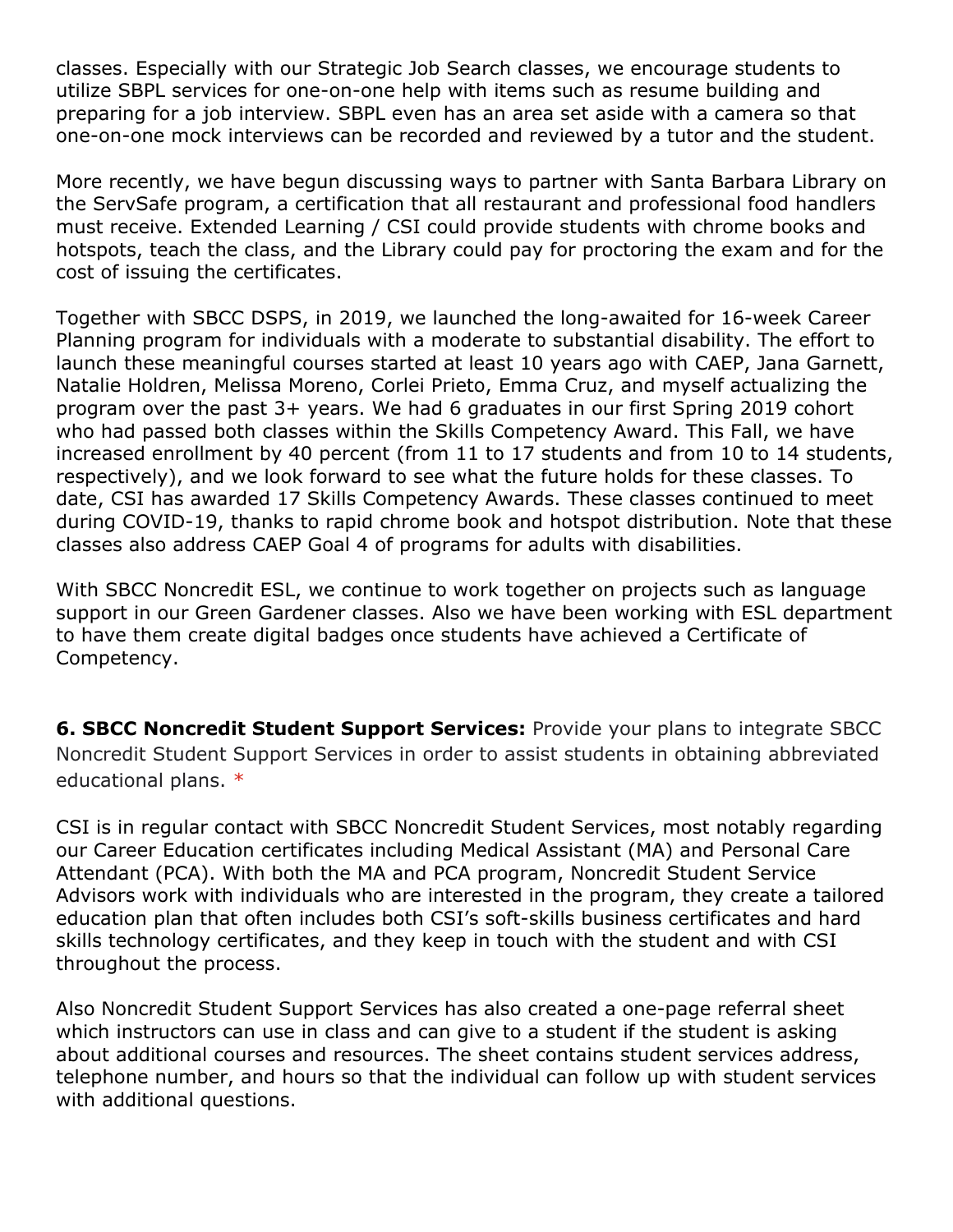During COVID-19, we have worked more closely than ever with Noncredit Student Services who have been on the front lines fielding calls from students about our classes. In Summer I and particularly Summer II, we greatly increased the number of career education classes that we offered as a direct response to COVID-19. We worked closely together with our SBCC Noncredit Student Services to offer courses that were specifically being requested by the high volume of students to whom they were speaking. Also we worked together to launch the Career Recovery Program webpage on our Extended Learning's website, which provided a single page where all CSI / Extended Learning classes and services that were being offered to help with rapid re-entry into the workforce are listed.

We could not do our work without SBCC Noncredit Student Support Services.

**7. Alignment:** Please describe how your program is in alignment and furthers the Consortium's goals and objectives as stated above. \*

The Business, Design, and Technology certificates would address 2019-2021 CAEP Objectives 2: Programs for immigrants eligible for educational services in citizenship, English as a second language, and workforce preparation, and 3: Programs for adults, including but not limited to older adults that are primarily entry or reentry into the workforce.

The Career Education certificates would address 2019-2021 CAEP Objective 5: Programs in career technical education that are short term in nature and high economic employment potential.

**8. Leveraging Funds:** Please describe what other funding sources, and the percentage of those funding sources, will be used to support your CAEP proposed program. \*

Career Skills Institute has received \$240K through Strong Workforce Program (SWP) to develop a regional Career Strategist initiative for students within our region to create a LinkedIn profile and to have access to LinkedIn Learning. Also the grant is helping other regional colleges develop their own Career Strategist noncredit certificate of completion while also providing regional colleges with digital badge starter kits, should they want to develop a model similar to CSI's model.

In 19-20, all \$140K of Strong Workforce funds were used towards a regional license of LinkedIn Learning. In turn, a different school within SBCC's region, Allan Hancock, leveraged all of their Strong Workforce Funds to a regional license of JobSpeaker, a mobile app that connects students to verified jobs within our tri-county area. Also JobSpeaker integrates with LinkedIn Learning. We are in beginning phases of this high priority roll-out for CSI / Extended Learning students given SB County's current unemployment rate of almost 14 percent (4x higher than this time last year per EDD website).

With this RFP, we are asking for \$143,750. As we currently unsure of Strong Workforce funding for CSI for 20-21, I am not able to provide a percentage of CAEP Funding to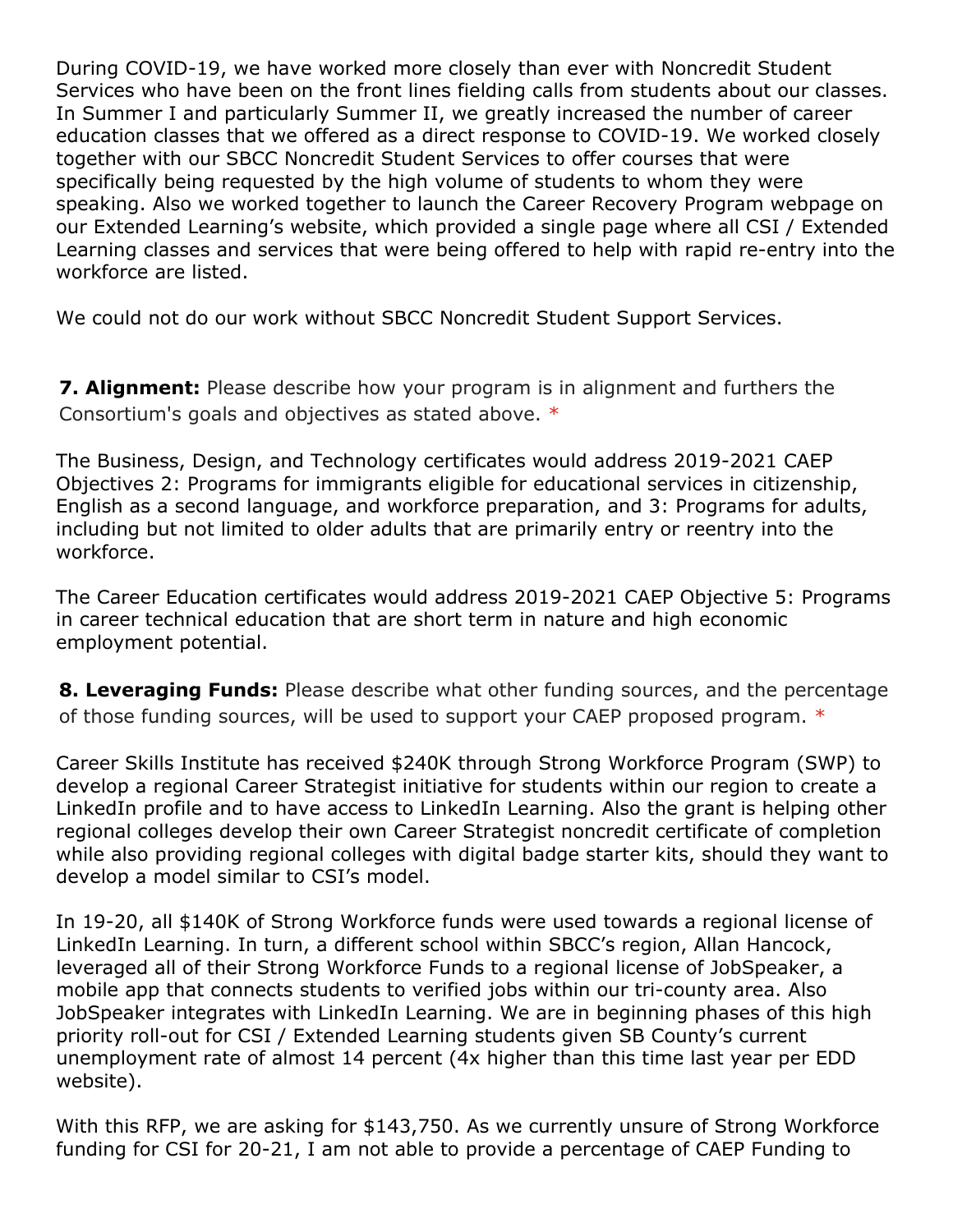Strong Workforce Regardless, SWP's primary focus is on Career Technical Education, whereas CAEP funds both Career Technical Education and Workforce Preparation curriculum creation. Especially in an unprecedented year like this one, CAEP funding is more crucial to CSI students than ever.

**10. Diversity, Inclusion, and Equity:** Please describe how your program will create a diverse, inclusive, and equitable educational experience for adult learners. Please identify strategies in which your program plans to address racial inequality and professional development support for instructors and staff. \*

Diversity - For me, diversity in the education setting includes at least 3 main points including having faculty who reflect the students we serve, ensuring that our curriculum will help all individuals enter, re-enter, or upskill within the job market, and ensuring that our curriculum acknowledges cultural differences with communication in the workplace.

To this end, the last 3 instructors who CSI has hired to teach have been men of color. One of these men also teaches men in the Jail, and those classes especially have been well-received by our incarcerated male students. Though the instructor's life and students' lives have diverged, the students know that our instructor understands their shared life experience.

Whenever we create curriculum, I now look at it through the lens of, "Would these skills help a formerly incarcerated individual gain employment?". The question is a vital one as the majority of CSI students who take courses have a 4-year college degree, whereas the majority of our incarcerated and previously incarcerated students may not have a high school diploma. CSI is fortunate in that one of our instructors who has created a large percentage of our more recent, soft-skills Business curriculum is also the lead instructor at the Jail. Thus this instructor is on the forefront of working with and listening to our students for what types of topics would be most useful in their post-incarceration job search.

Finally as all cultures have different norms for communication in the workplace, our instructors acknowledge these differences and create a safe space for students to ask questions and to explore about these differences.

Equity and Inclusion – With CSI, equity and inclusion are linked. In an educational sense, equity speaks to meeting a person where they are and not meeting a student where one thinks they should be. Inclusion speaks to making sure that as many student voices are included both during the curriculum creation process and then when the course rolls out.

Though our courses are tuition-free, I am very aware that because the majority of our classes are held during the traditional Monday-Friday 9am-5pm workday, that attending our classes can be difficult. To that end, we have developed a set of online courses including a classes on building and applying an equity mindset in the workplace. Even with an online class, it assumes that a person is tech savvy enough to take an online course and that they have access to a computer and to wifi. Diversity, equity and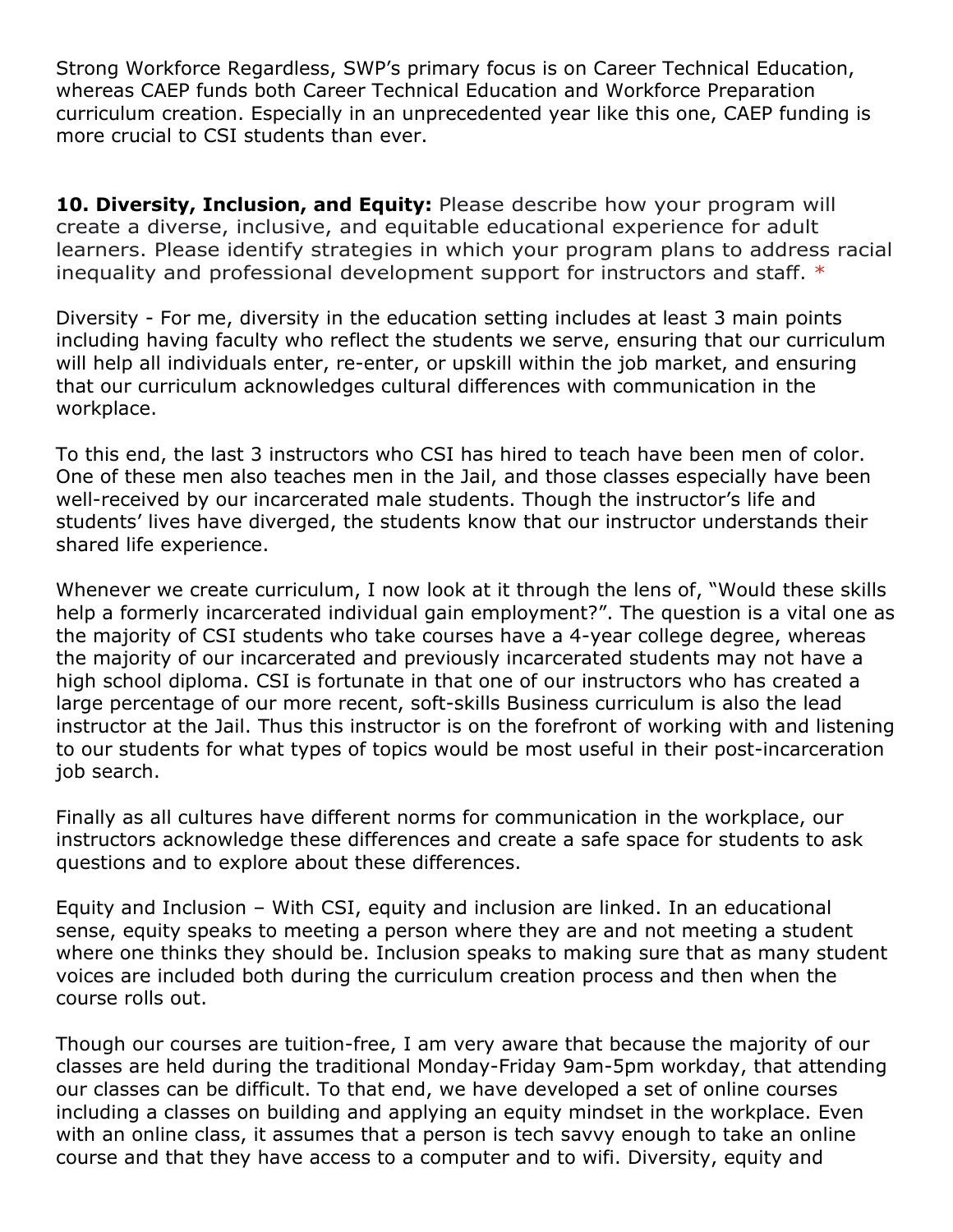inclusion are top of mind for CSI, and we are always looking for ways to increase access and participation especially among our most marginalized student groups.

**11. Potential Budget Reductions** – Please describe what specific programming needs and/or services your program would reduce or eliminate should the CAEP grant budget be reduced (range 10-25% at any point during the grant cycle). Please note that final budget reductions would be determined by the Santa Barbara Adult Education Consortium based on the Consortium's priorities and goals. \*

If a 10-25% reduction of CAEP were to occur at any point during the grant cycle, I would prioritize keeping the services that interact with students such as our community liaison work at SB County Jail and also our continued outreach efforts to ensure that students become connected to CSI so that they can enter, re-enter, or potentially even upskill in this current market. Also and perhaps even more importantly, once a student is connected to CSI, they also have support and resources available through Noncredit Students Support Services. Thus I would reduce the amount being spent on new curriculum for this year.

Please use the Activity Chart provided in the link under the instructions and email to [sbaebg@gmail.com.](mailto:sbaebg@gmail.com) The Activity Chart should outline your program's specific objectives and activities, along with a timeline for completion, the person/agency responsible, outcomes and data capture methods. Please attach additional pages if necessary.

### **Total Budget Requested:**

\$143,750

# **1000 (Instructional Salaries) \*:** \$66,000

Total dollars requesting for INSTRUCTIONAL PERSONNEL (include 25% for BENEFITS in 3000 section below)

### **1000 Detail \***

Please provide a detailed budget for this category.

Curriculum Creation and Curricunet work to partner with credit faculty (when needed) and to shepherd these courses through the curriculum process.

33 courses (for 11 certificates)  $*$  \$1500/course = \$49,500 \$1500k/certificate \* 11 certificates for Curricunet work to partner with credit faculty (when needed) and to shepherd these courses through the curriculum process = \$16,500

Total: \$66,000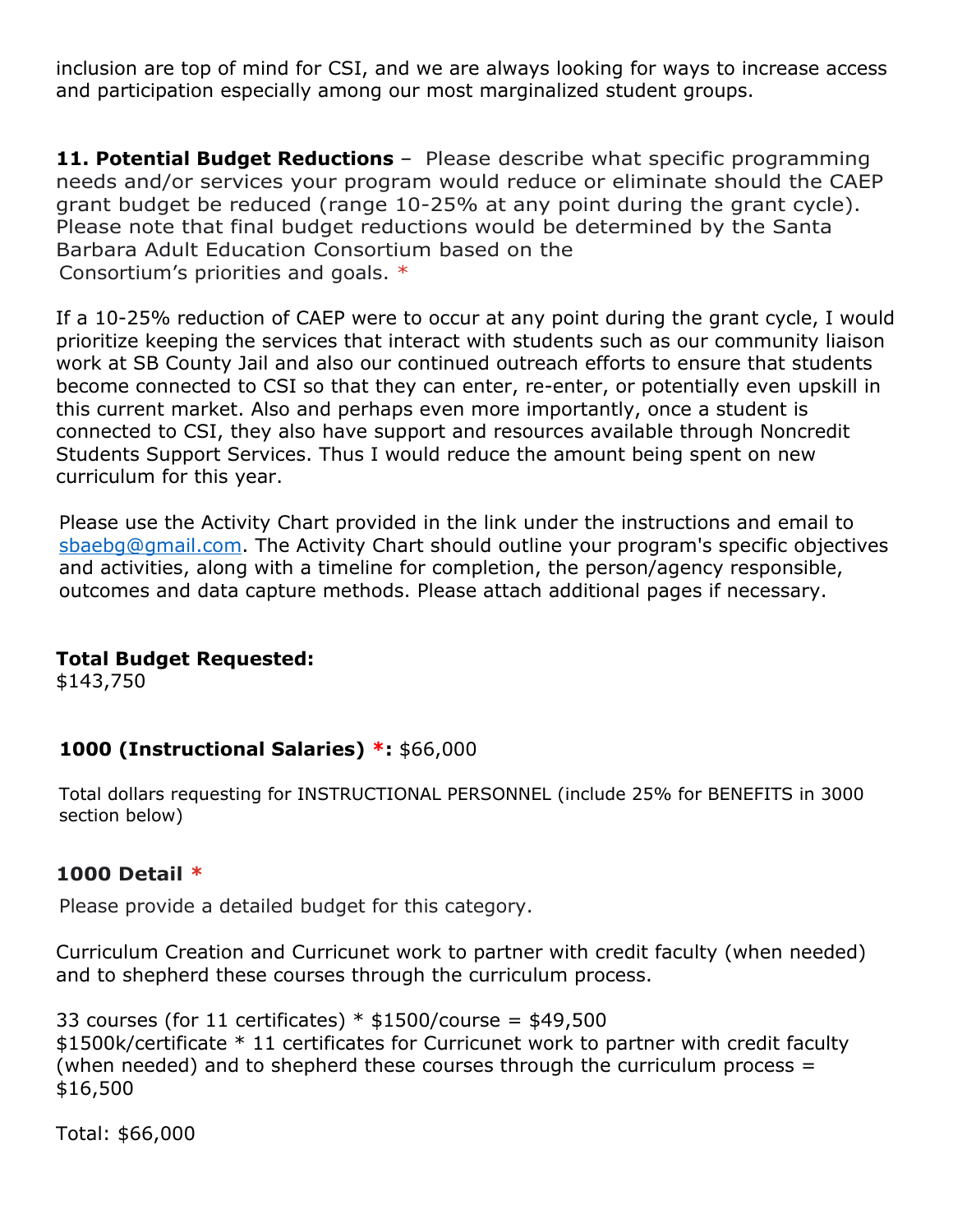# **2000 (Noninstructional Salaries) \***

Total dollars requesting for PERSONNEL (include 25% for BENEFITS in 3000 section below)

# **2000 Detail \***

Please provide a detailed budget for this category.

\$5000 for hourly employees to provide Zoom support/help bilingual computer students enroll in class

# **3000 (Benefits from 1000 and 2000 categories) \***

Total dollars requesting for BENEFITS . The average benefit rate is 25%.

(\$66K + 5K) \* .25 = **\$17,750**

## **4000\***

Total dollars requesting for INSTRUCTIONAL SUPPLIES and NON-INSTRUCTIONAL SUPPLIES and Computer Software (not hardware):

\$25,000

# **4000 Detail \***

Please provide a detailed budget for this category.

\$3,000 – printing of updated CSI Certificate Catalogue.

\$2,000 – books and supplies for students at SB County Jail

\$20,000 – print, radio, and social media ads and publications to bulk up outreach efforts, in particular to bilingual computer skills students (radio ads) and beginning computer computer students (SB Independent and Noozhawk) as email is not effective way to reach these students

# **5000 \***

Total dollars requesting for CONSULTANTS, MEETINGS, PROFESSIONAL DEVELOPMENT

\$30,000